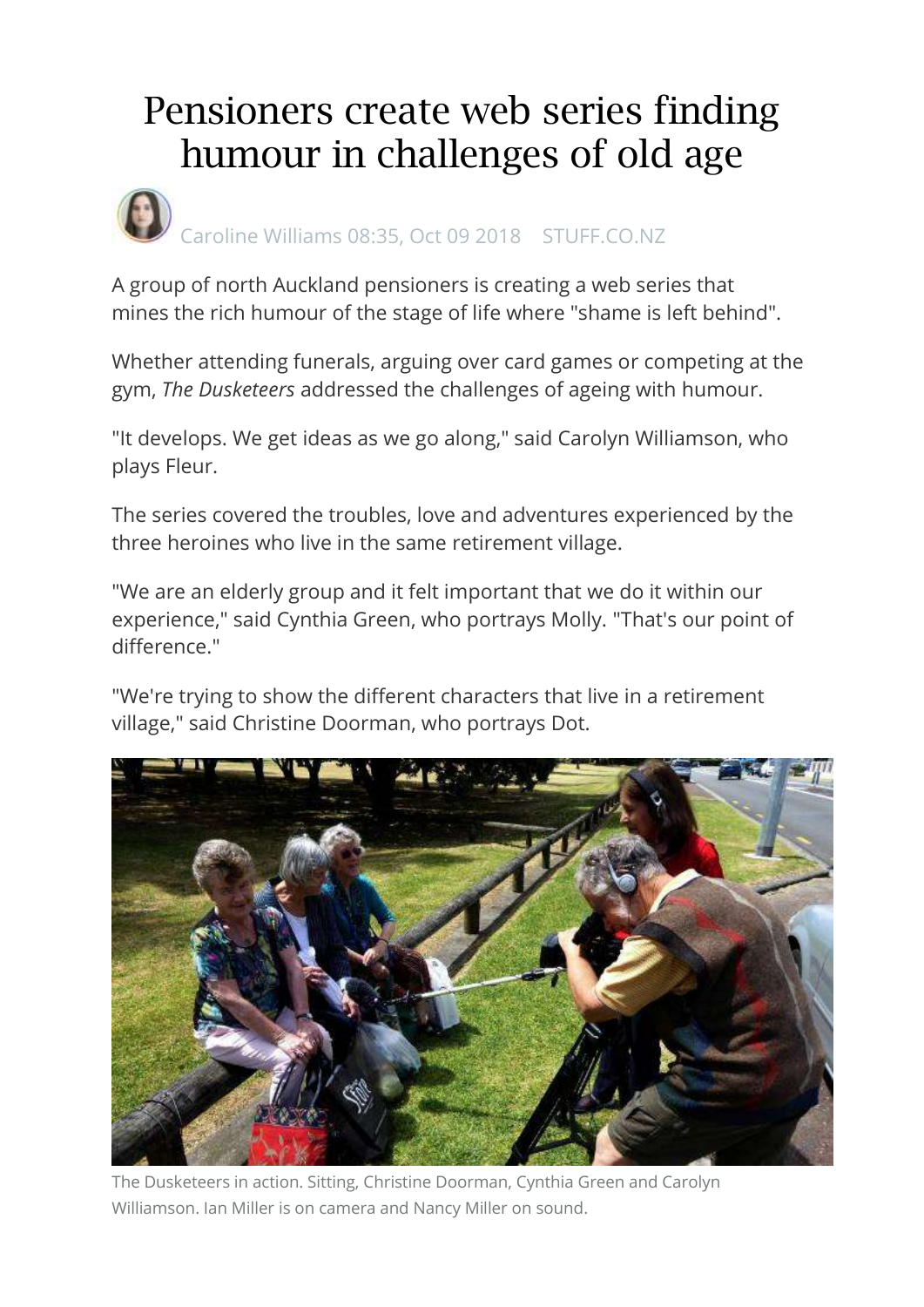The web-series was directed and produced by Ian and Nancy Miller.

Ian had previously worked in production teams at Television New Zealand (TVNZ) and Canterbury Television (CTV) and taught Nancy about sound production.

After producing many one-off short films, the group decided to make the series.

Nancy, who was in charge of sound, said she sometimes had to stop herself from laughing during filming so she didn't accidentally move the microphone into the frame.

"We touch on everything, nothing gets left untouched," she said.

The group of 10 cast and crew members were part of a group called the Hibiscus Coast University of the Third Age (U3A), which supported people over the age of 55 who were interested in learning new skills.



SUPPLIED

The web-series revolves around three women living in a retirement village. One of the episodes approaches health problems in a playful way.

Green said the group was like "a continuation of something [she's] done her whole life".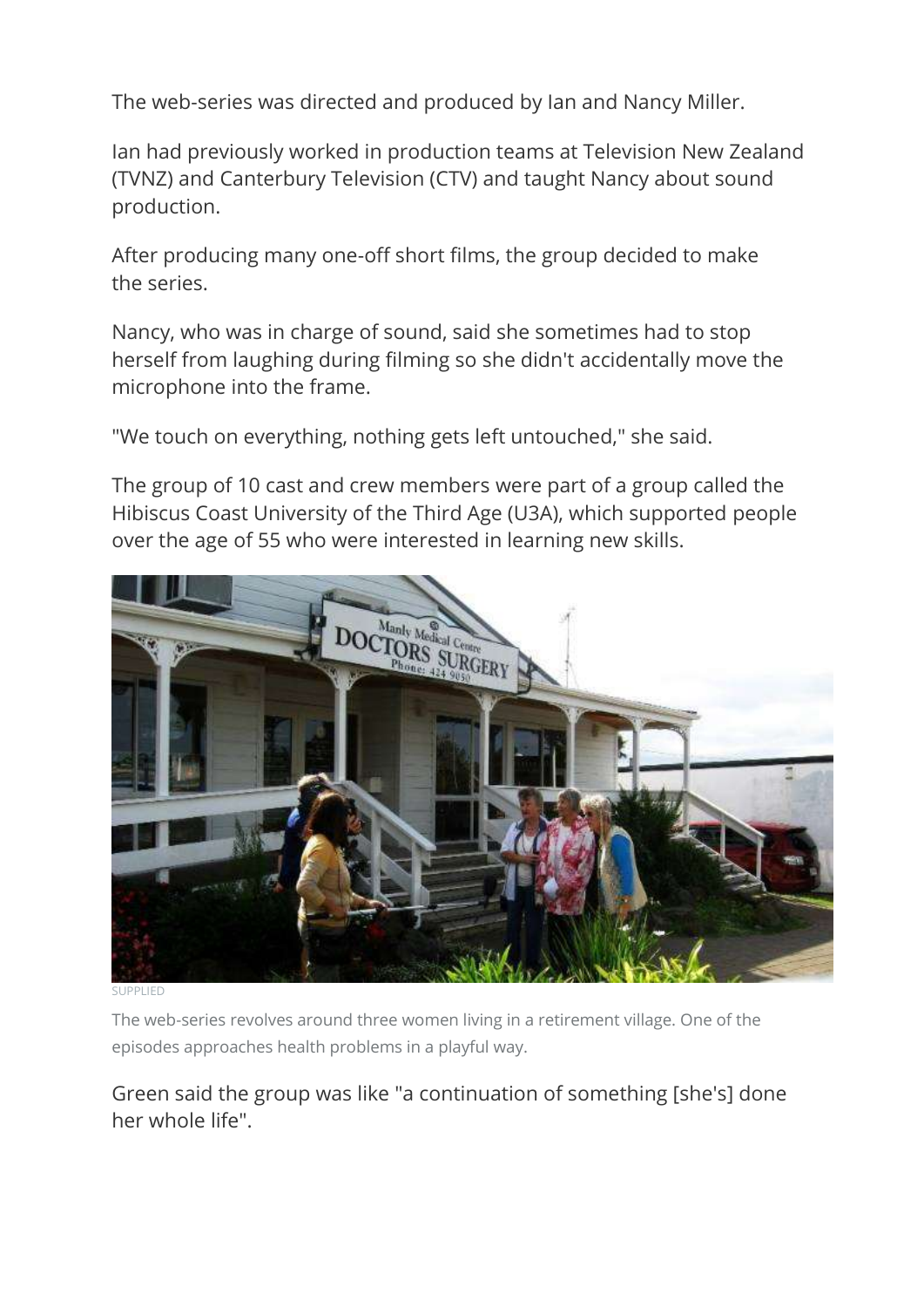"We wanted to show that old people can have fun and new experiences. Just because you're old doesn't mean you can't continue learning," Nancy added.

There were currently two episodes of The Dusketeers [on Youtube.](https://www.youtube.com/channel/UCPRUI5cgAtwWOovBzOkLWhQ) New episodes were uploaded every Thursday.

The Dusketeers' revolves around Dot, Molly and Fleur, and makes light of the problems faced by women in their 80s living in a retirement village.

A strong sense of character helped the women bounce off each other to create a more fluid narrative.

"At first we were floundering, now it's like we're living a double-life," said Williamson, who enjoyed the "goofiness" of her character, Fleur.



"She's a vegetarian and into everything 'PC'."

The small film group is part of the Hibiscus Coast University of the Third Age, which supports people over age 55 learn new skills.

Green described her character, Molly, as strong-willed and the voice of reason.

"I try and boost Fleur's confidence and smooth out the sharp edges of Dot's character."